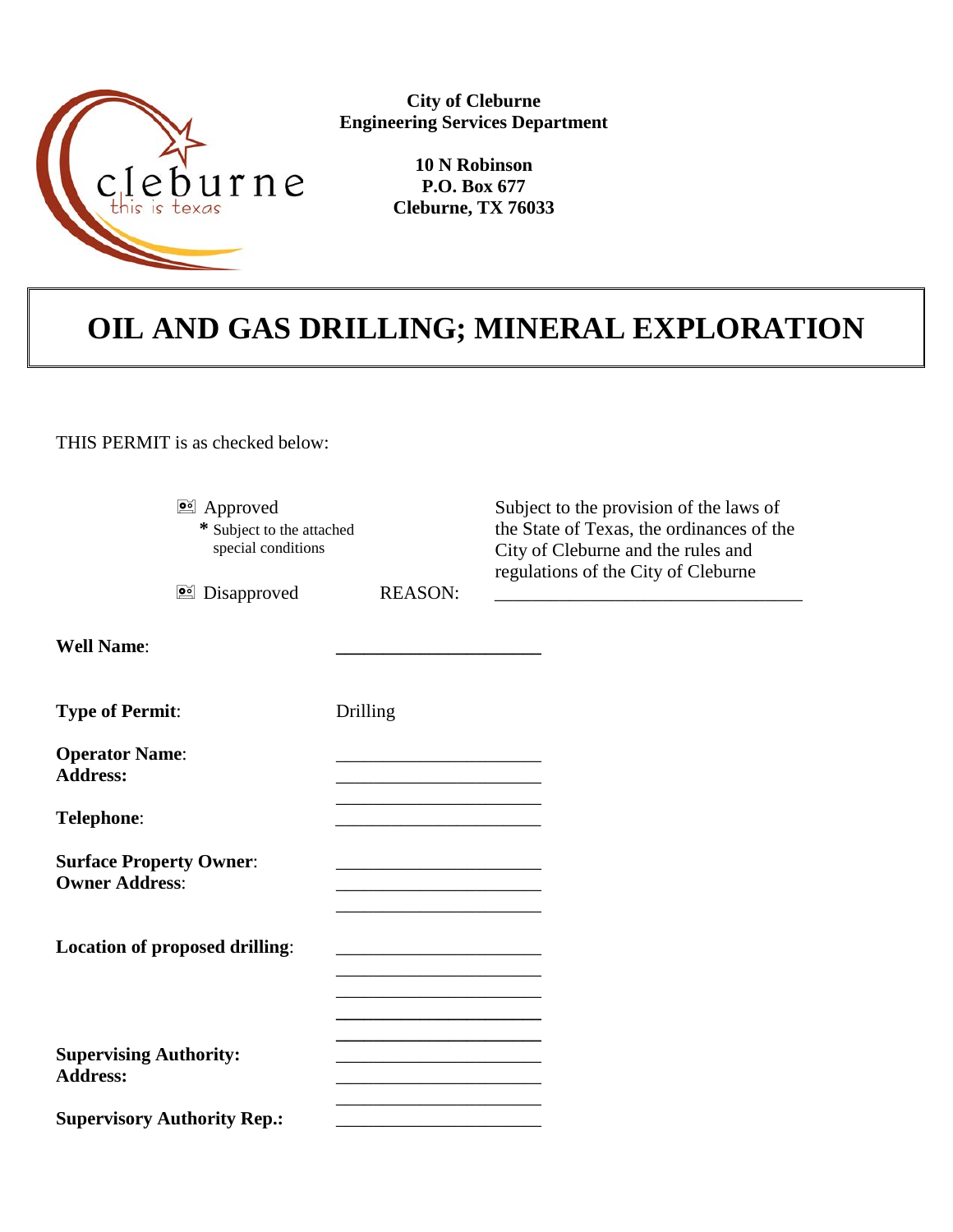| 24 Hour Telephone:                    |                                                                                                                                                                                                                                                                                                                                                                                                                                                         |
|---------------------------------------|---------------------------------------------------------------------------------------------------------------------------------------------------------------------------------------------------------------------------------------------------------------------------------------------------------------------------------------------------------------------------------------------------------------------------------------------------------|
| <b>EMERGENCY CONTACT:</b>             |                                                                                                                                                                                                                                                                                                                                                                                                                                                         |
|                                       |                                                                                                                                                                                                                                                                                                                                                                                                                                                         |
|                                       |                                                                                                                                                                                                                                                                                                                                                                                                                                                         |
|                                       |                                                                                                                                                                                                                                                                                                                                                                                                                                                         |
| Agent to receive notice:              | Julie Jones, P.E.<br><b>Regulatory Analyst</b><br>301 Commerce Street, Suite 3701<br>Fort Worth, Texas 76102                                                                                                                                                                                                                                                                                                                                            |
|                                       | (817) 720-1126 Office                                                                                                                                                                                                                                                                                                                                                                                                                                   |
|                                       | (817) 233-1704 Mobile                                                                                                                                                                                                                                                                                                                                                                                                                                   |
| <b>Approved Transportation Route:</b> |                                                                                                                                                                                                                                                                                                                                                                                                                                                         |
| <b>Term of Permit:</b>                | 180 days from the date of the permit, unless extended by the City Manager<br>for an additional period up to 180 days, and so long thereafter as oil and<br>gas is produced or until such time as the permittee has permanently<br>abandoned the operation of this well or facility for which this permit is<br>issued.                                                                                                                                  |
| <b>Reporting Requirements:</b>        | The operator shall notify the City Manager of any changes to the<br>following information within one business week after the change occurs:<br>Name, address, or phone number of the Operator<br>1.<br>Change of information of person to receive notice (must reside in<br>2.<br>Texas)                                                                                                                                                                |
|                                       | The operator shall notify the City Manager of any changes to the contact<br>information and/or 24 hour telephone number of the Supervising<br>Authority within ONE BUSINESS DAY.                                                                                                                                                                                                                                                                        |
|                                       | The Operator shall provide a copy of any "incident reports" or written<br>complaints submitted to the Railroad Commission within 30 days after the<br>Operator has notice of the existence of such reports or complaints.                                                                                                                                                                                                                               |
|                                       | Beginning on December $31st$ after the completion of this well, and<br>continuing on each December $31st$ thereafter until the Operator notifies the<br>City Manager that the well has been abandoned and the site restored, the<br>Operator shall submit a written report to the City Manager identifying any<br>changes to the information that was included in the application for this<br>permit that has not been previously reported to the City. |
| <b>Conditions of Permit:</b>          | By acceptance of any permit issued pursuant to Chapter 118, the Operator<br>expressly stipulates and agrees to be bound by and comply with the<br>provisions of Chapter 118. The terms of this Chapter shall be deemed to<br>be incorporated in any permit issued pursuant to this Chapter with the                                                                                                                                                     |